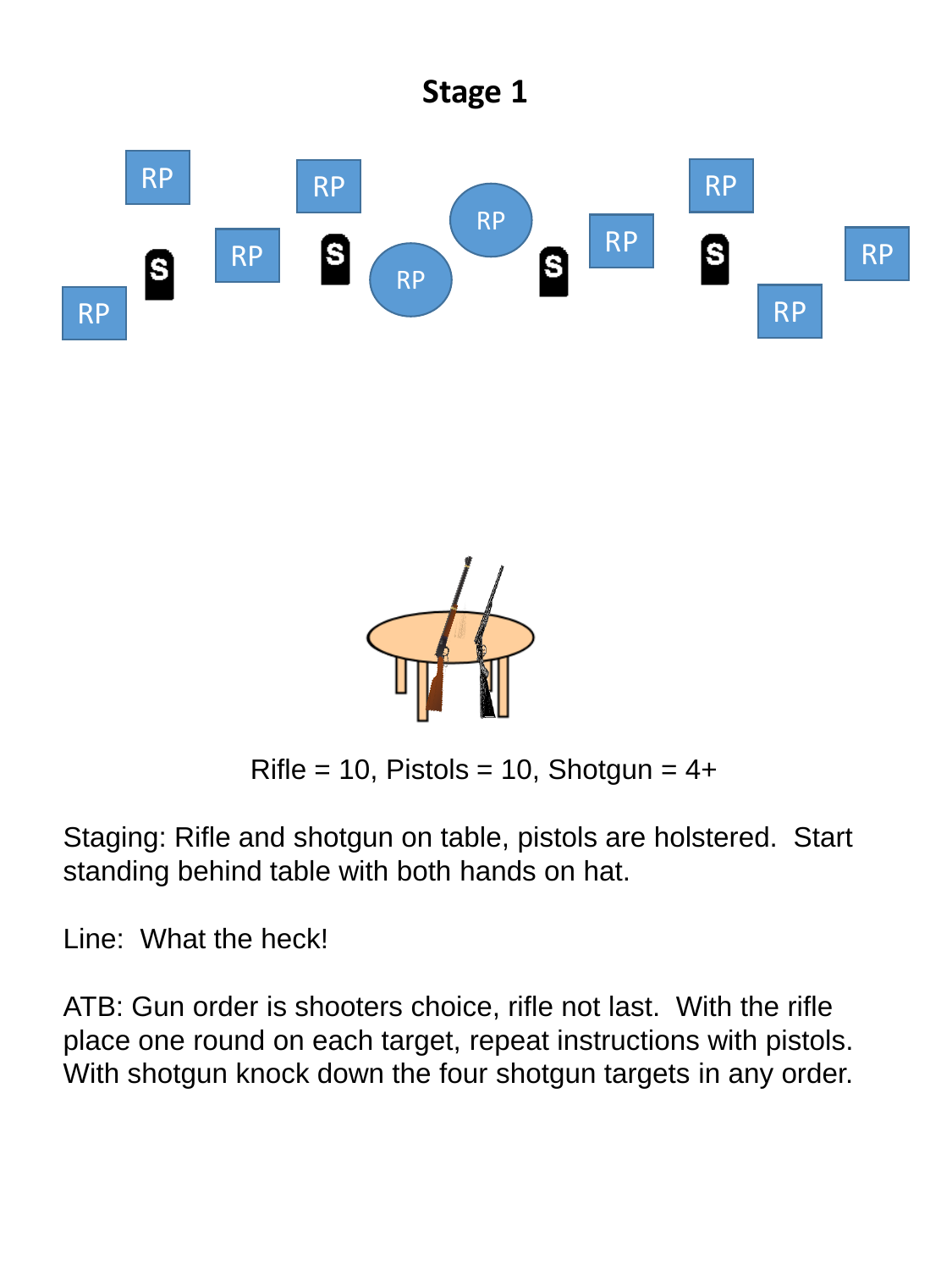



 $Rifle = 10$ , Pistols = 10, Shotgun = 4+

Staging: All guns staged on table, start behind table with hands touching, but not holding a gun or guns.

Line: Not on my watch!

ATB: Gun order is shooters choice, but rifle not last. With rifle place one round on a circle target and then place one round on four square targets. Next place one round on the other circle target and then place one round on the other four square targets. Repeat instructions with pistols. After use, pistols may be returned to table or holstered. With shotgun knock down the four shotgun targets in any order.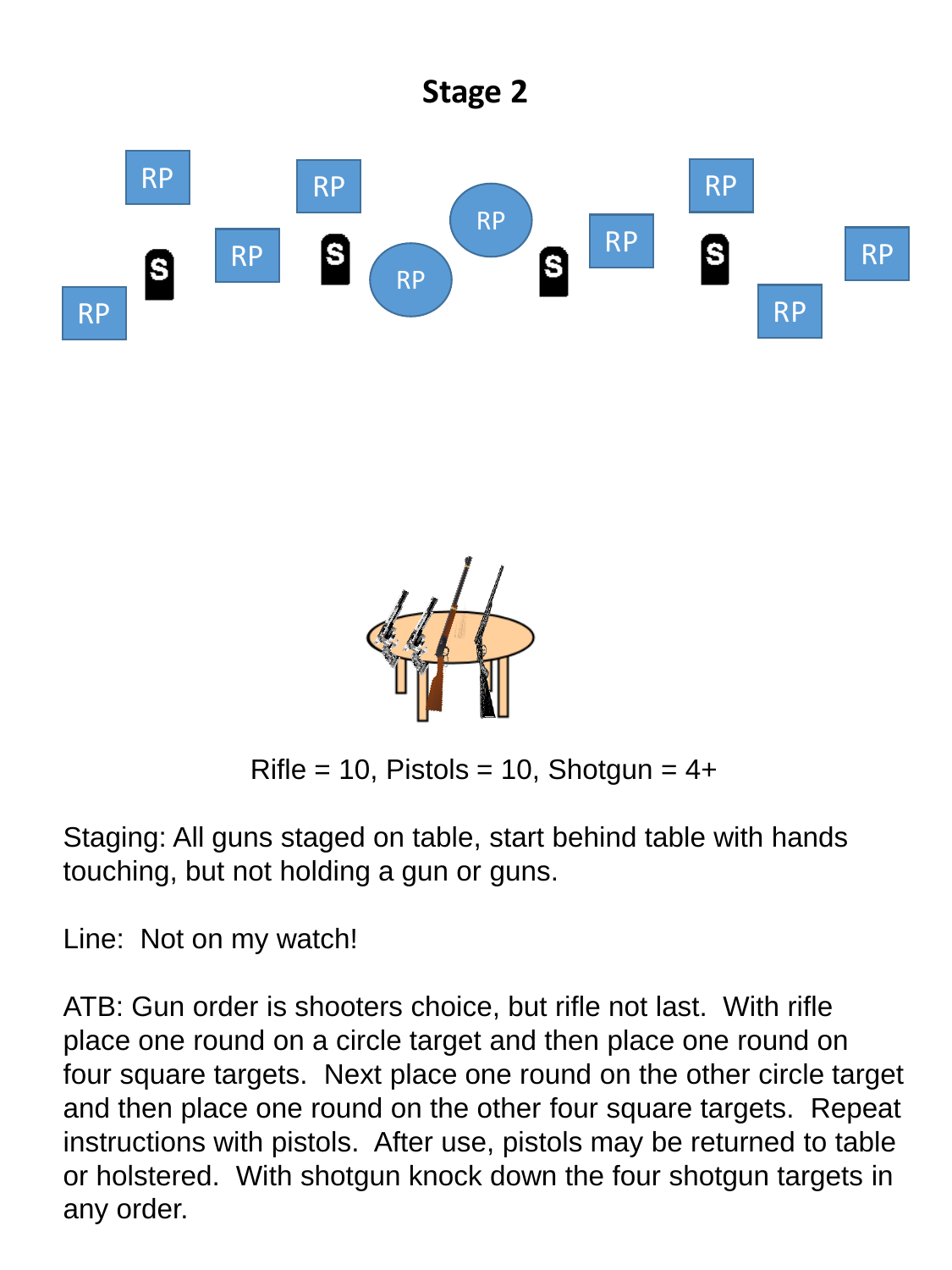

 $Rifle = 10$ , Pistols = 10, Shotgun =  $4+$ 

Staging: Rifle on left table, shotgun on right table, pistols are holstered. Start behind table of choice, hands at low surrender (i.e. chest height).

Line: OH yea, it's on!

ATB: If starting behind left table, with pistols starting on any pistol target, engage pistol targets in two 5 round Nevada sweeps. Next with rifle engage rifle targets per pistol instructions. Move to right table and with shotgun knock down the four shotgun targets in any order.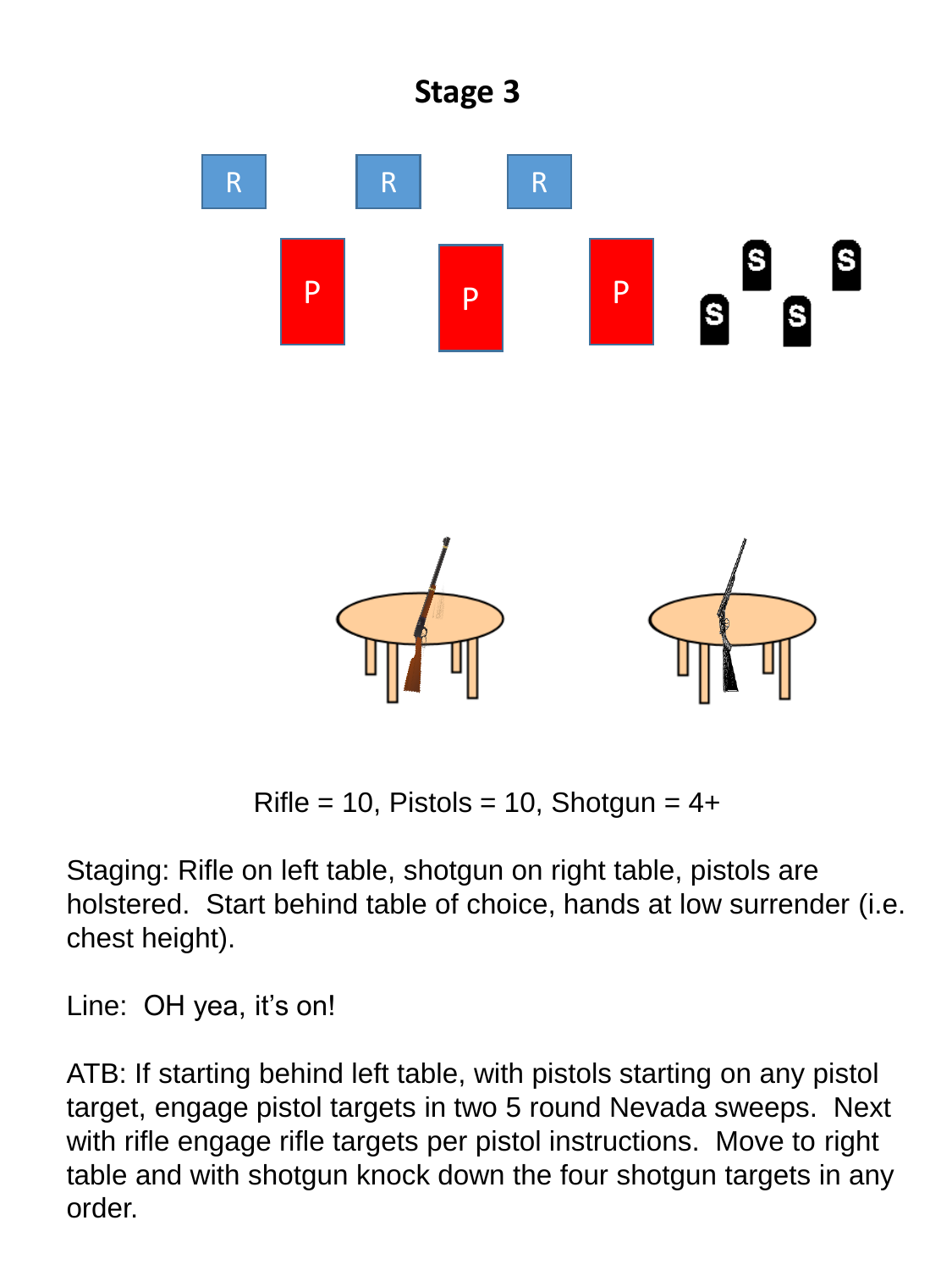

 $Rifle = 10$ , Pistols = 10, Shotgun =  $4+$ 

Staging: Rifle on left table, shotgun on right table, pistols are holstered. Start behind table of choice, hands at high surrender (i.e. head level or higher).

Line: Hot lead, anyone?

ATB: If starting behind left table, with first pistol starting on middle pistol target, engage 2 pistol targets and 1 rifle target in a 2-1-2 sweep, repeat with second pistol repeat ending on the unengaged pistol target. Next with rifle engage targets per pistol instructions, double taping the rifle targets. Move to right table and with shotgun knock down the four shotgun targets in any order.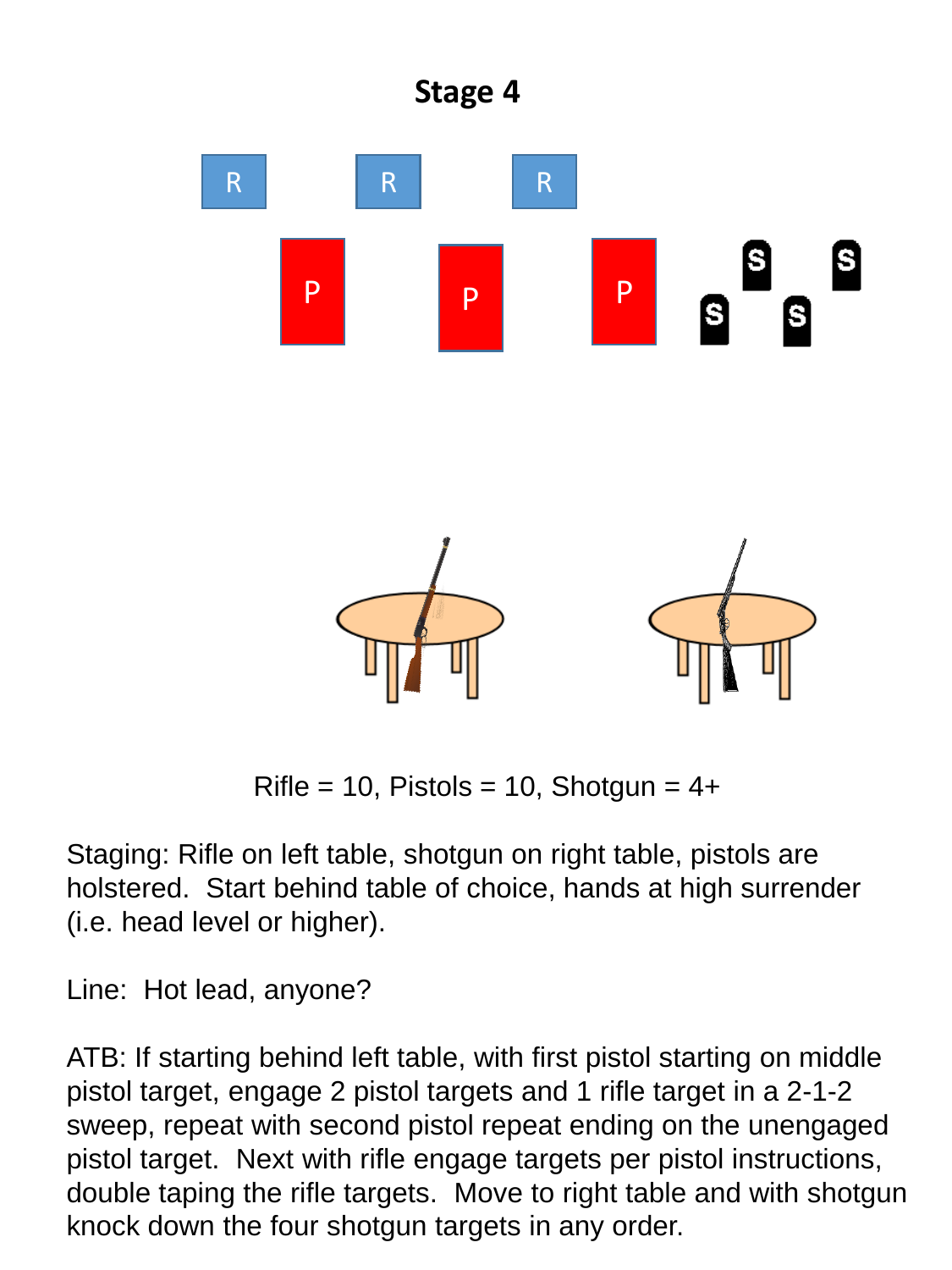







Staging: Rifle in hands, shotgun staged on left table, pistols are holstered. Start with one foot touching start plate.

Line: Shoot!

ATB: With rifle engage the rifle/pistol targets in a Lawrence Welk sweep (1 on 1, 2 on 2, 3 on 3, 4 on 4). Move to left table and make rifle safe. With shotgun knock down the four shotgun targets at that position and move to right table and knock down the two shotgun targets at that position. Finally with pistols engage the targets per the rifle instructions.